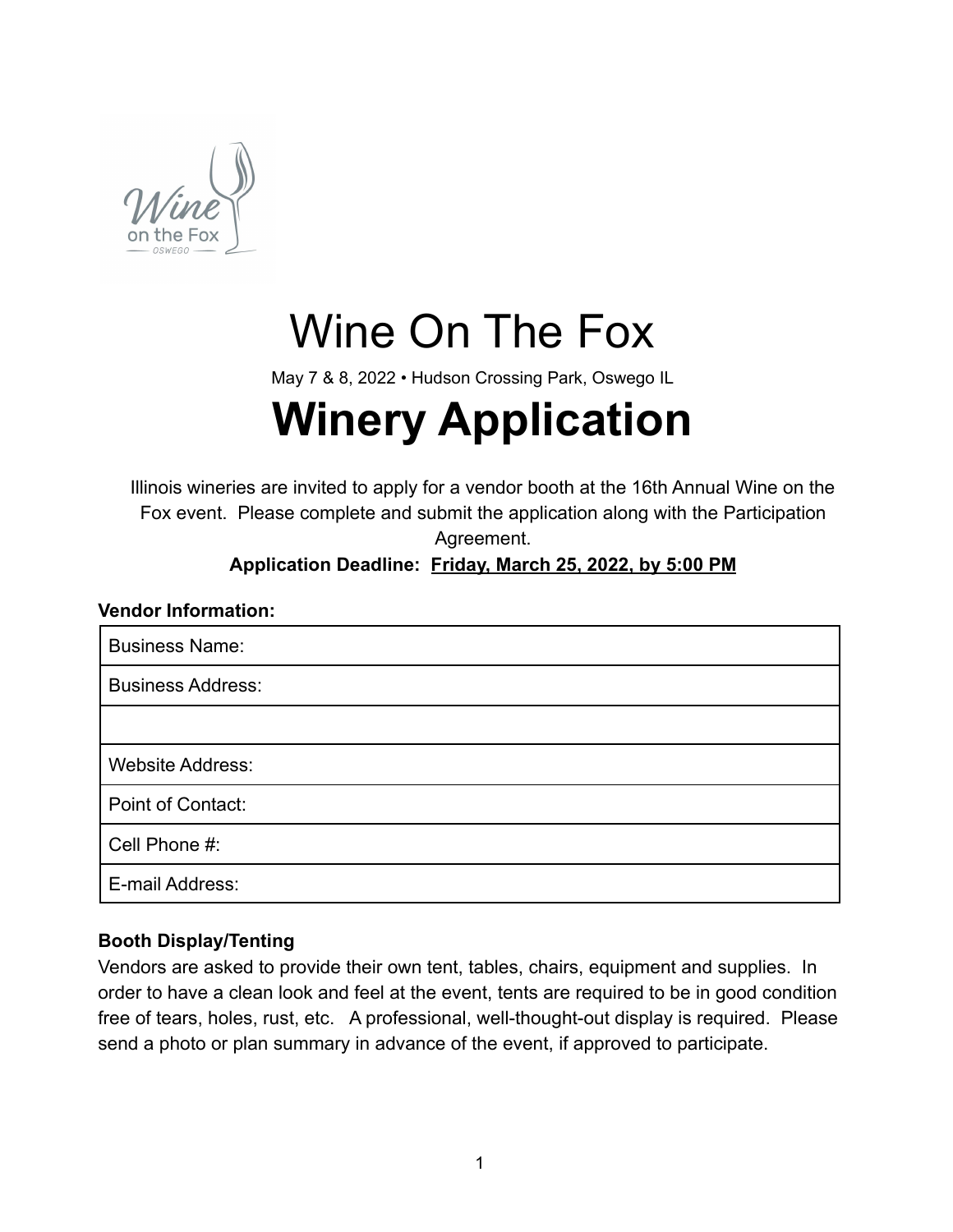#### **Local Sourcing/Sponsor Support**

We encourage you to source your supplies/decor through Oswego-based businesses and support Wine on the Fox sponsors wherever possible.

#### **Sustainability Initiatives**

The Village of Oswego aims to implement sustainable practices at all Village of Oswego events. Please take measures to support sustainable efforts such as:

- Re-using your wine bottles
- Omitting use of plastic (i.e. providing table linens rather than plastic cable cloths)
- Providing recyclable packaging materials

#### **Submission Requirements**

- 1. **Complete, sign and submit the following to the Village of Oswego:**
	- A. Winery Application
	- B. 2022 Participation Agreement
	- C. "Application for Temporary Liquor License" for the sale of alcoholic liquor from the Village of Oswego
	- D. A photo or display plan of your booth display
	- E. A Certificate of Liability Insurance required coverage includes: Liquor Liability, General Liability, and Workers Compensation

#### **Certificate of Insurance - Description of Operations:**

**Name of Event:** Wine on the Fox **Dates:** May 7 - 8, 2022 **Location:** Hudson Crossing Park Oswego, IL 60543

**Certificate Holder** Please list the following verbatim: *Village of Oswego, Its officials, employees and agents 100 Parkers Mill, Oswego, IL 60543*

- F. Proof of "Special Use Permit" obtained through the State of Illinois Liquor Control Commission **by April 15, 2022.**
- 2. **Fees/Deposit** Please submit the following three (3) checks made payable to: **Village of Oswego**